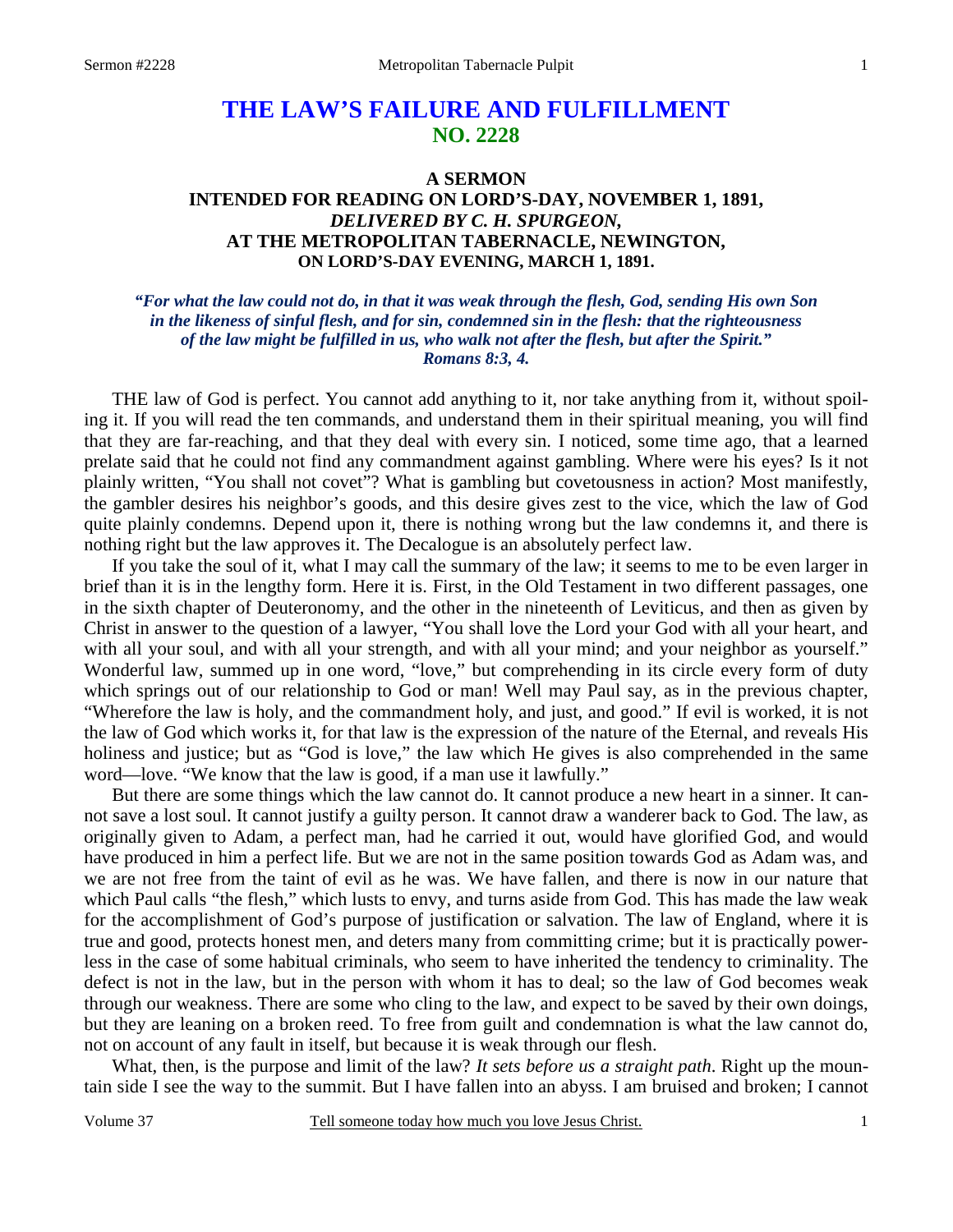stir an inch. What is the use of a straight road to me? Here I must lie, at the bottom of the crevasse, and perish, unless something more than a straight road is shown to me. The way is before me, but I am weak, and cannot stir. The law tells us what we ought to do, but that does not enable us to do it. Still, it is useful to know the way in which we should go, for that will show us how far we have fallen, cause us to be discontented with our present state, and prepare us to accept help, if help should come. The law can do that.

 The law is also very useful because *it shows us our deflections and stains*. It is like the mirror which my lady holds up to her face that she may see if there are any spots on it. But she cannot wash her face with the mirror. When the mirror has done its utmost, there are the stains all the same. It cannot take away a single spot; it can only show where it is. And the law, though it reveals our sins, our shortcomings, our transgression cannot remove the sin or the transgression. It is weak for that purpose, because it was never intended to accomplish such an end.

 The law also serves another purpose: *it upbraids us for our sin*. Did you never feel its ten-thronged lash coming upon the back of your conscience? What furrows these plowers make! "Condemn him," says whole ten-throated law. The first commandment says, "Condemn him; he has broken me," and the second command says, "Condemn him: he has broken me," and the third says, "Condemn him: he has broken me." Not one of them is silent, all clamor for their due, and if you know your own heart truly, you confess that not one charges you falsely, seeing that hate is murder, and the thought of folly, sin. When conscience is really awake, what pain, what anguish the law will bring to the spirit! But it cannot heal you. It cannot speak peace to you. It cannot forgive you. To convince and to condemn is all the law can do. It is too weak to save even one poor sinner.

 Again, the law can tell you what you ought to do, but *it gives no inclination to do the right*. On the contrary, without any blame to the law, it often creates inclination to do otherwise. Paul says, "I was alive without the law once: but when the commandment came, sin revived, and I died." There are some things men would not think of doing if they were not forbidden, but the very forbidding of them makes some desire to do them. Many a thing which is commanded we might have freely done if it had been left to our own choice, but such is the perversity of our nature that, being commanded to do it, straightway we refuse. We kick against the commandment. The law does not sweetly incline us to holiness, but, through the weakness, or, rather, wickedness of our flesh, it often stirs up the obstinate and rebellious propensities which are in our nature. Certainly the law does not incline us to righteousness, but "sin, taking occasion by the commandment," works in us all manner of evil.

 The law is weak in another way. *It does not lend us any aid* towards the fulfillment of its commands. It says, "This do, and you shall live. Make the bricks; make the bricks," but it gives us no straw with which to make them, nor can we find any in all the land; so we are worse off than Israel in Egypt. The law in and of itself does not contribute to our obedience to its commands, nor does it restrain us when we go astray. It thunders out, "You shall not kill," but when the heart darts its thought of bitterness, or the hand raises the assassin's knife, it does not hinder; it looks on cold and unmoved. It aids us not in any way; it does not, because it cannot. Only grace can do that. We have to look to another source for help in holiness.

 And when we have broken the law, *it brings no remedy*. Of mercy the law knows nothing. You have broken the law; there is the penalty, and you must bear it. Through having committed sin you have brought upon yourself a grievous malady. The law points out the malady, but it never brings any medicine with which to cure it. It pours in no oil and wine; it is no good Samaritan. It is not the law's business to do that. When Her Majesty's judge is on the bench, his business there is to administer the law, and to see that the rules of the nation are carried out fairly and justly. He does not sit there to provide for the poor or to help the sick, but to judge men, and condemn the guilty. This is all that the law was meant to do. In that it is weak through our flesh, there are some things which the law cannot do.

 On one occasion some workmen were quarrying some rocks, and having made all ready for a blast drilled the holes, filled them with gun-cotton, and connected the fuses—they warned everyone away from the place of danger. Then the fuses were lighted, and the workmen themselves withdrew, but, to their horror, they saw a little boy, attracted by the lights, running towards them. Those strong men raised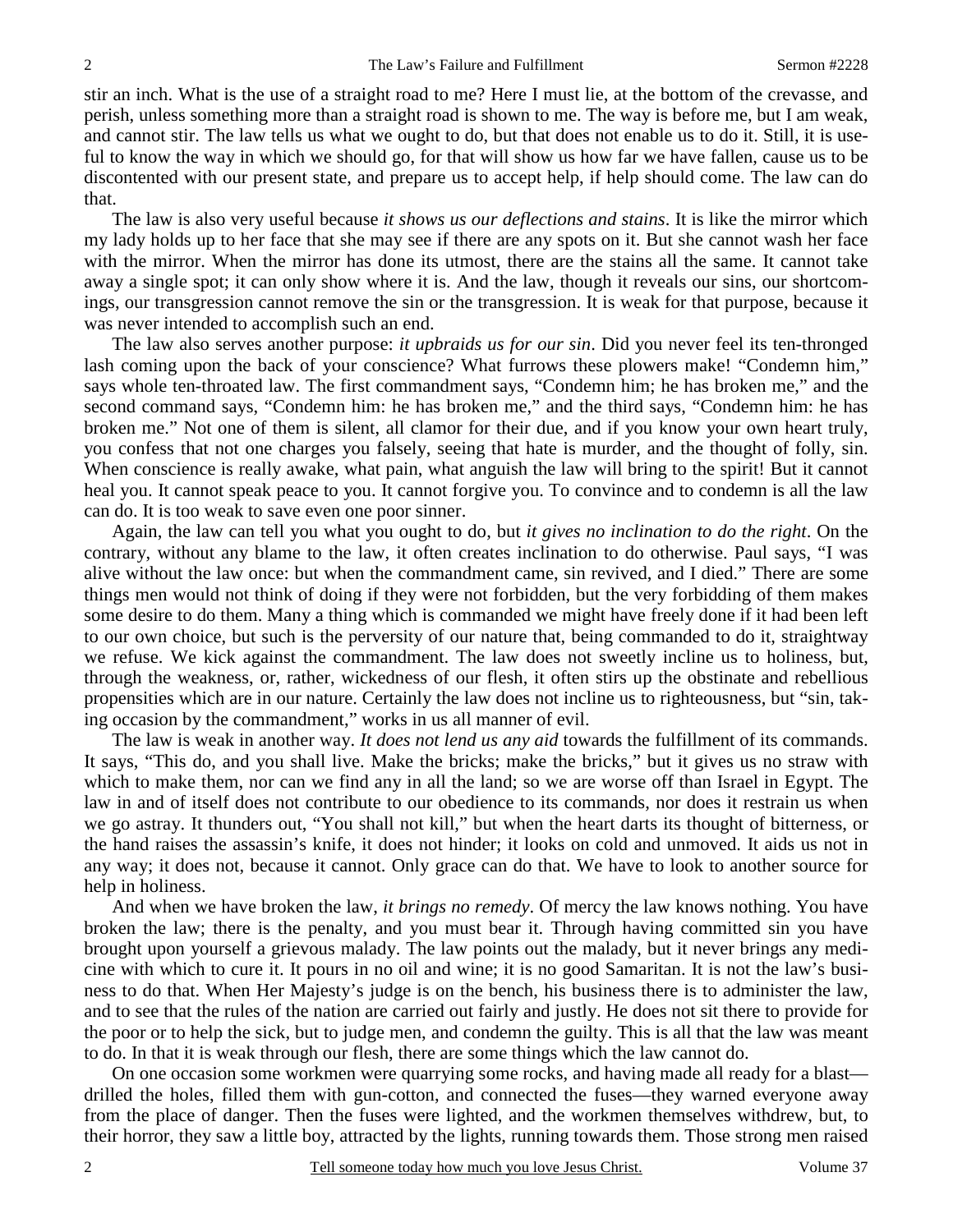their voices, and shouted to the boy, "Go back! Go back!"—they could do no more. But of course the boy, having the same nature as the rest of us, only went the more quickly forward, and into the danger. Still the men cried, "Go back! Go back!" They were like the law, powerless; not because their voices were weak, but because of the material with which they had to deal. But the mother of the boy heard the call, and seeing the fearful peril in which her child was placed, she dropped on one knee, opened her arms wide, and called, "Come to mother! Come to mother!" The boy stopped, turned, hesitated a moment, and then ran to her embrace, and in listening to her call, and obeying it, he escaped the danger which threatened him. What all the shouts of the strong men could not do, the gentle voice of the mother accomplished. Their voices were like the law, which says, "Go back! Go back!" Her voice was like the sweet sound of the gospel, "Come to Jesus! Come to Jesus!" "For what the law could not do, in that it was weak through the flesh, God sending His own Son" easily accomplished. Behold here the wisdom, and might, and love of Jehovah!

 Is it not a grand thing when a wise person, seeing a difficulty which he did not produce, comes in and sets everything right? Through our sinful flesh there has come a great warp in the original order of things. God cannot be glorified by the law, for we have broken it; and we cannot be saved by the law, for we still continue to break it; but God Himself comes in, to do for us what we cannot do for ourselves. I want to show you, first, *God's glorious method;* and when I have shown you that, I will speak of *God's glorious accomplishment*. These two things will serve us both for instruction and stimulus.

**I.** First, GOD'S GLORIOUS METHOD. Here we are with a law which we have not kept, any one of us; a law which we never shall keep. There is no hope of salvation by the law. What happens, then? Does He devise means, that His banished be not expelled from Him forever? If He does, what are those means?

 Hear these words, "For what the Law could not do, in that it was weak through the flesh, God sending"—listen!—"God sending," not God waiting till we went to Him, but, seeing our misery and helplessness, *He sends*. From yonder throne, beyond your sight, and higher than your loftiest imagination, He sends. His thoughts are with poor, struggling, guilty, unworthy men; He sees that the law cannot help men, and that they will never glorify God by the law, except it be by being made to suffer the punishment due for their sin. Therefore Jehovah interposes; God sends. I say again, He does not wait for us to come to Him. If we had sent an embassy to Him, and waited at heaven's gate many long years, and He had at last deigned to answer us, it would have been a wonderful instance of love. But now He sends an Ambassador. It is He who has been offended who seeks to make peace and not the guilty and the offending ones.

 Read on farther. "God sending"—an angel? An archangel? No! "God sending His own Son." Hear this. *He sends His Son*. The case was so desperate that only God Himself could meet it. Well, Jesus Christ, God's own Son, is very God of very God; and He can do it. But shall He leave heaven? Shall He come down to earth? Will He be a servant? Will He who can command so humble Himself as to be sent? Will He, before whom angels bow with veiled faces, go on an errand down to earth? It is even so; "God sending His own Son." He had but one, His Only-begotten; but He determined to have many, and so He sent His one Son that He might in "bringing many sons unto glory," show to all worlds the riches of His love and grace. From all eternity the Son was in the bosom of the Father, and no less than He shall be chosen to be an ambassador of peace to the sons of men—

> *"Hark, the glad sound, the Savior comes, The Savior promised long! Let every heart prepare a throne, And every voice a song."*

But how does He send Him? *He sends Him in the flesh*. This is the amazement of angels, the astonishment of all thoughtful beings. God sends His Son to take our flesh into communion with Himself; not to be an angel—"for verily He took not on Him the nature of angels"—but to be a man, and to come here, as you and I come here, by birth. In Bethlehem's manger He lies, the offspring of a woman. At that woman's breast He hangs, a babe. Yes, He that made the heavens and the earth, "being in the form of God, counted it not a thing to be grasped," as the Revised Version gives it to us, "to be on an equality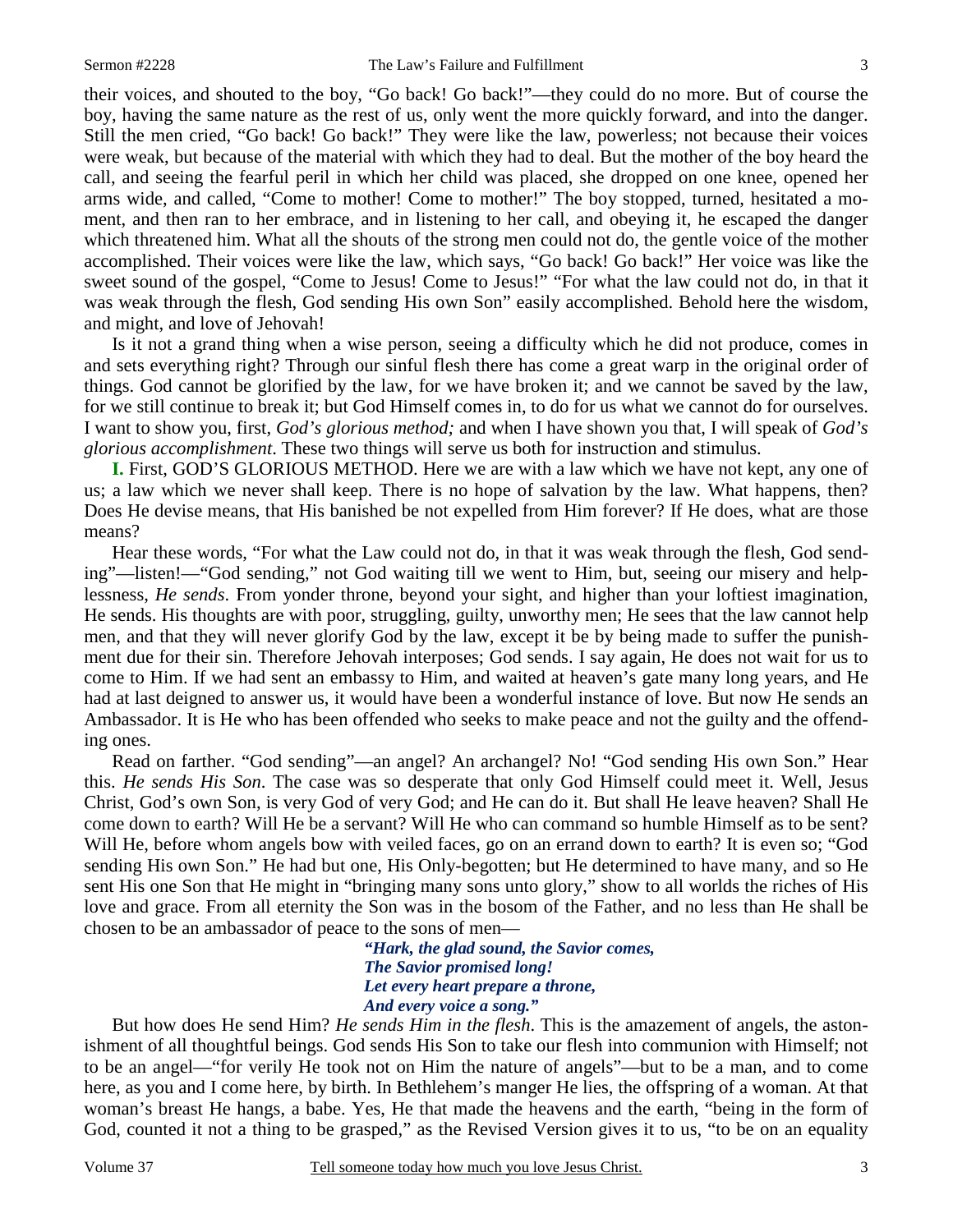with God"; yet—oh, the amazing condescension—He has "emptied Himself, taking the form of a servant, being made in the likeness of men." He has veiled Himself under the form of an infant; and there He is, bone of our bone, and flesh of our flesh. "The Word was made flesh, and dwelt among us, (and we beheld His glory, the glory as of the Only-begotten of the Father), full of grace and truth." The incarnation of Christ is a great reality which we can never understand, but which we devoutly believe, and believing it, we have before us God's way of doing what the law could not do. He sent His own Son in human flesh.

 But Paul puts it in a way which increases the wonder. God not only deigns to send His Son, but *He sends Him in the likeness of sinful flesh*. Christ did not come in sinful flesh, but He came in the *likeness* of sinful flesh. He came in the reality of flesh, but not in the sinfulness of flesh. His flesh was like sinful flesh, but it was not sinful flesh. It was real flesh, but it was not sinful flesh. It was the likeness of sinful flesh, for, as you looked upon Him, you could not tell Him from anyone else. That marvelous prophecy of Isaiah was fulfilled; "He has no form nor comeliness; and when we shall see Him, there is no beauty that we should desire Him." He was "a man of sorrows, and acquainted with grief." This was the likeness of sinful flesh which He assumed—to be poor, to be hungry, to be thirsty, to be despised, to be rejected, to be homeless, to be friendless, to be forsaken, to be betrayed, to be scourged, to be put to death. Yes, it was necessary that He should be "numbered with the transgressors," though without fault. "God sending His own Son in the likeness of sinful flesh."

 There is in the world this strange thing called sin; a discord which mars the harmony of God's universe; a blight which makes evil that which God at first pronounced to be "very good." Sin! We cannot get away from it; we know more of it than of our most familiar friend; it meets us everywhere, and in everything. Sin! It is the history of humanity. It is the history of the Bible, for why else was it written? It is the history of this building; why else was it built? It is the history of the ordinances of worship; why else were they instituted? Best of all, it is the history of the Christ of God.

 This is a very wonderful story which I am telling you, but I have not told you all yet. When the Father sends His Only-begotten and Well-beloved Son, *He sends Him on account of sin*. "For sin." Why did You come here, sweet babe, away from the royalties of heaven? "I came because of sin." What brought you here, dear child, sojourning twelve years at Nazareth? "Sin brought Me here," says the boy. "I came on My Father's business, and that is, to put away sin." What brought You here, dear Lord, coming up dripping from the waters of Jordan? "Ask My servant John," He says. And John answers, "Behold the Lamb of God, which takes away the sin of the world." If I question our divine Savior at any period of His life, and even at His death, "Why are You here?" He will tell me, "I am here for two reasons, for love and for sin: here because men have sinned, and here because I love them, and would save them from their sin."—

> *"'Twas love that sought Gethsemane, Or Judas never had found Thee; 'Twas love that nailed You to the tree, Or iron never had bound Thee; 'Twas love that lived, 'twas love that died, With endless life to bless us; Well have You won Your blood-bought bride, All hail! You glorious Jesus!"*

I must ask you to notice the marginal reading here; "by a sacrifice for sin." The Revised Version has it, "God, sending His own Son in the likeness of sinful flesh and as an offering for sin, condemned sin in the flesh." *He sends Him to be a sacrifice for sin*. Christ came here to be offered up as a sin offering. Our sin was laid on Him; and when God came to visit sin He found it laid on Christ, and He smote it there. There God cursed the evil thing, for Christ "was made a curse for us." Yes, He killed it, for Christ drank of the cup of death, even as we read, "that He by the grace of God should taste death for every man." Wonderful is this doctrine! In that the law was weak through the flesh and could not save us, God sent His own Son to be incarnate here in the likeness of sinful flesh, to be offered up as a sacrifice, to be presented as the atonement for human guilt, "For Christ also has once suffered for sins, the Just for the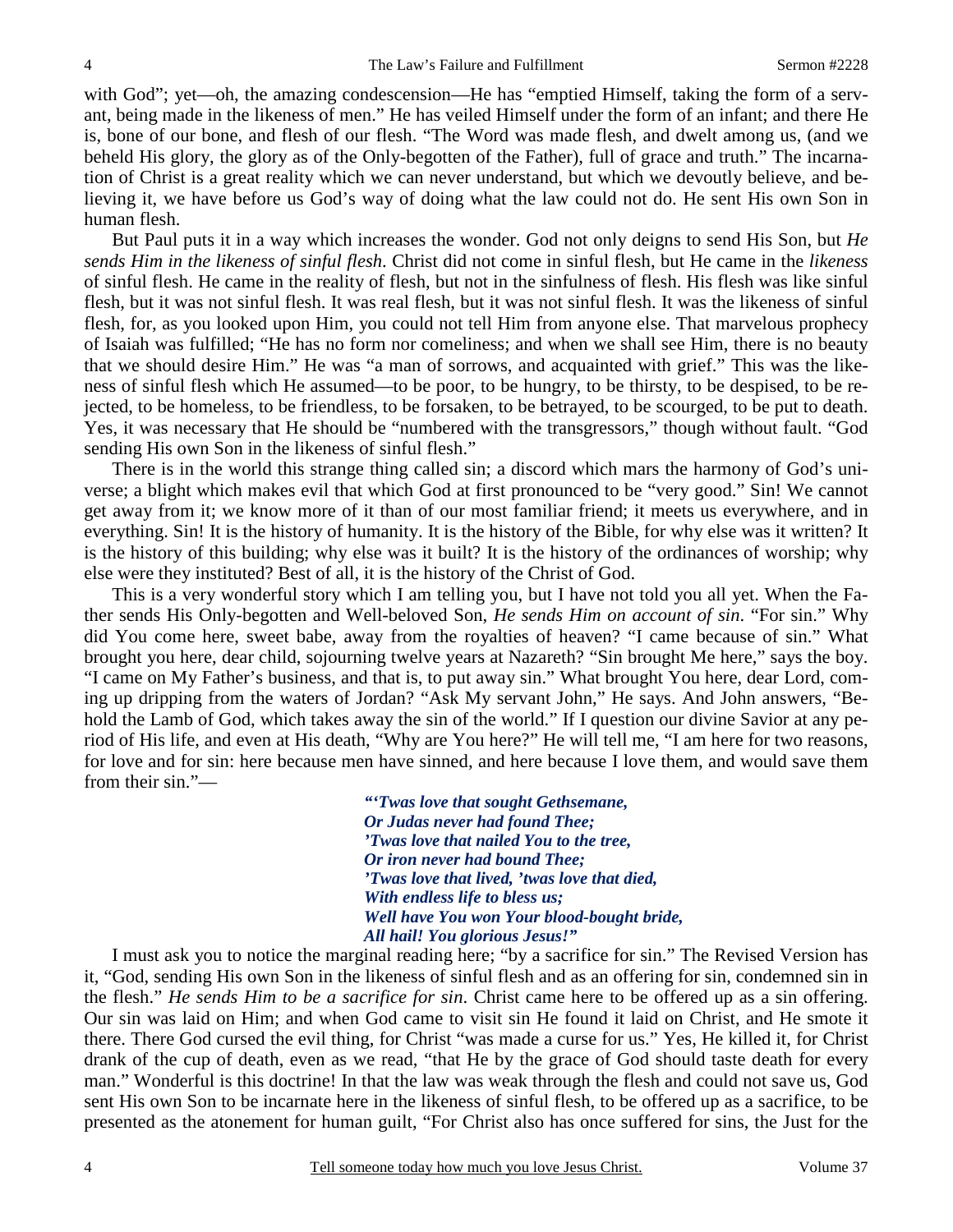unjust, that He might bring us to God." He has once suffered, "to declare at this time God's righteousness, that He might be just, and the Justifier of him which believes in Jesus."

 Only one other word and I have completed the first verse. God does all this, and *He thus condemns sin in the flesh*. "For sin" or "by a sin offering," we read, He "condemned sin in the flesh." Christ's death condemned sin. You may find strong words with which to censure sin, and you may talk of the bitter effects of sin, but no words can be too strong, no picture too dark, to set forth the evil thing. What a curse sin is to this world of ours! You point me to the graveyard, and you say, "Who slew all these?" Sin. You point me to the prison, and you say, "Who bound all these?" Sin. You point me to the misery of this great city, the drunkenness, the wantonness, the selfishness, the crime, and you say, "What caused all this?" Sin. And you may even lift the veil, and bid me gaze into the awful future, where souls lie beneath the ban of God, accursed forever, and ask, "What brought man into such a plight?" Sin. Sin did it all, and we will, we must, condemn the cause of such horrors. But, I tell you, sin was never so condemned as when Jesus died. By His death, Jesus in effect said, "Sinners have died: sinners have been cast into hell. Their sin deserved it." But He said more than that, for when sin was laid on Him, it was taken by Him as a deed of love. It was not His sin. He had done no ill. That the sin was on Him was an act of supreme grace. He took the awful load willingly, and bore it in the place of guilty men. He was innocent, yet, because of man's sin, He must die: *even He must die*. This blot must put out, not the candles and the moon and the stars, but the sun Himself. This poison is so virulent that not only must the mortal die, but the Immortal must bow His head, and give up the ghost. Oh, sin; you are a poisonous thing indeed to slay God's own Son! All heaven and earth unite with one voice to say that you are hateful and abhorrent. You are condemned!

 If there is a king in a country, and he has made a law, and there is one who is brought before him and condemned, and that person is his own son, we may be assured of his strict justice. If the king carries out the law upon the prince, and puts him in prison, everyone is assured that he respects the law. If there is proved against the prince an offense whose penalty is death, and the king gives up even his own guilty son to death, you see how he vindicates the law, and how he abhors the offense charged against the prince. And God never showed His justice as well as His love so much as when He gave up His Son; and He never showed His hatred of evil so much as when, sin being by imputation laid upon Christ, He bade Him die, and Christ "became obedient unto death, even the death of the cross." Now is sin condemned as the vilest thing in the universe. It has slain the Christ. It has forced the hand of divine justice to smite down even Christ Himself instead of guilty men.

 This is the story more marvelous than all the annals of earth. I have told it to you in simple language. You will hear some men talk very grandly about it, with much argument and vain philosophy: that is not my business; I have only to tell you the story as it stands. "God sending His own Son in the likeness of sinful flesh, and for sin, condemned sin in the flesh." This is God's glorious method of salvation and deliverance from sin.

**II.** Now I am going to show you, in a few words, what is, through this, GOD'S GLORIOUS ACHIEVEMENT. The result is "that the righteousness of the law might be fulfilled in us, who walk not after the flesh, but after the Spirit." This righteousness is fulfilled in two ways.

 First, *in Christ the righteousness of the law is fulfilled*. It is vindicated. This is how the matter stood. God has justly annexed a penalty to sin. It is right that the offender should be punished. I, guilty by God's law, am condemned to punishment. But I am one with Christ. Christ is my Adam. He stands for me. I am a member of His body, joined to Him in mystical, yet real, union. He comes in and answers for me; takes the sin as though He had committed it, though He could never commit sin; bares His neck to the ax, and suffers what I ought to have suffered, or suffers what is more than equivalent thereunto, and so God's law is vindicated. I have died, for I am one with Christ, and He died for me, and I have died in Him. I have borne the wrath of God, for I am one with Him, and He bore the wrath of God for me. Thus the righteousness of the law is fulfilled in every believer because his accepted Substitute and Surety has borne the punishment. The two doctrines of "Substitution" and "Union to Christ" must always go together. The second explains the first, and the first becomes possible because of the second. Christ's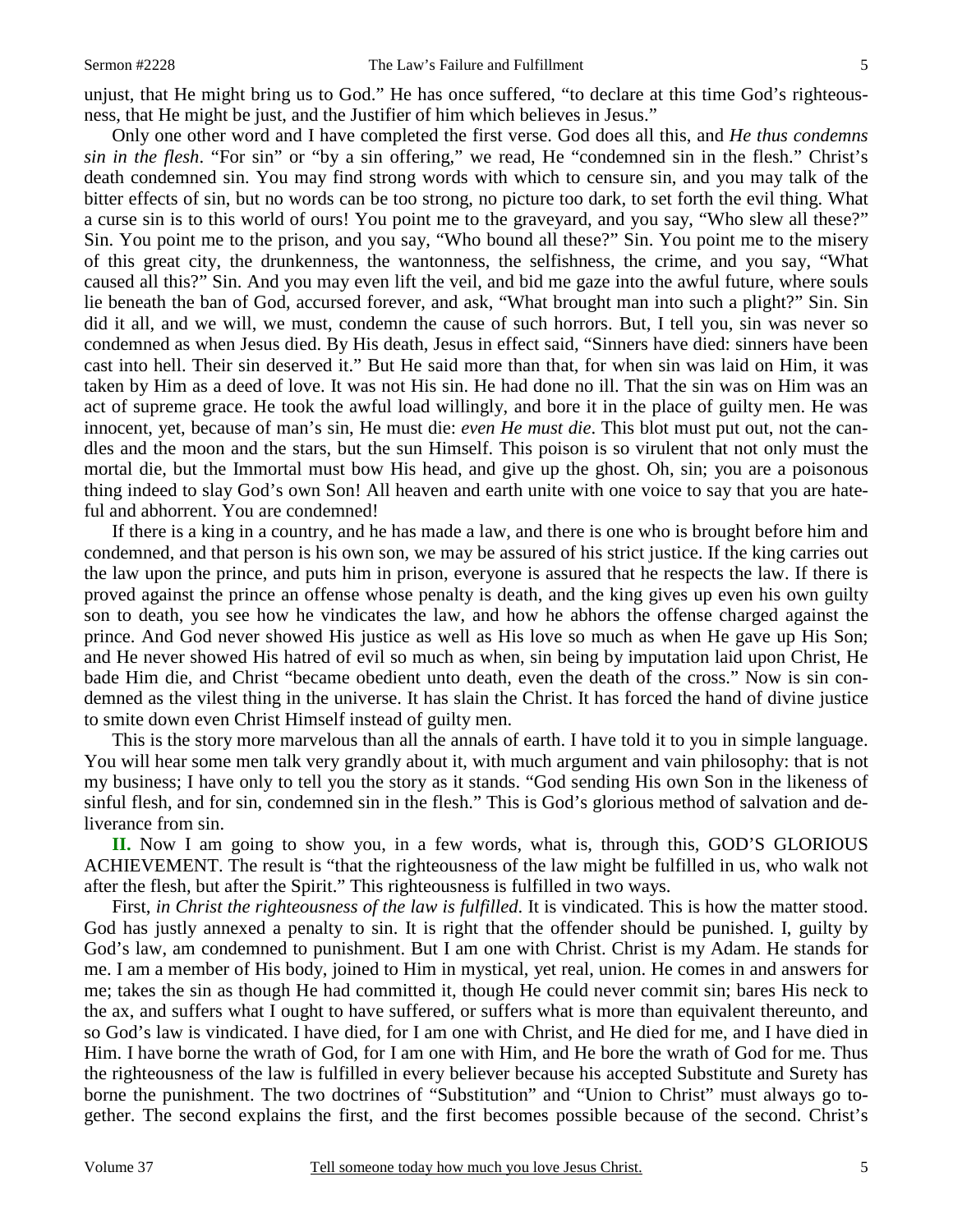death was a substitution for me because in the covenant of grace I am united to Him by bonds which can never be broken.

 "Then that is an end of the law," says one. Stop, the law has one great demand—obedience! If a man disobeys, and is punished, he does not thereby escape from the duty of obedience. The law is still upon him, saying, obey, obey! "Oh, but I have been punished for past offenses." Even so, but you still are bound to obey. The law is always our creditor for a perfect obedience. Where, then, have we this? I answer, Christ fulfilled the law. There never was such a law-fulfiller as He. He did it willingly; He did it from His heart. "Lo, I come," He said, "in the volume of the Book it is written of Me, I delight to do Your will, O My God: yes, Your law is within My heart." He did it scrupulously. In Him was no sin. "I do always those things that please Him," said He of His Father. He was perfect. He kept the law in every jot and tittle. There could not have been such obedience rendered to the law even by sinless Adam as the Christ rendered to it. Adam had not the quality of being which would have rendered him capable of offering such an overflowing obedience as Christ rendered. Christ is God, and if He becomes obedient to the law, if He is born under the law, comes under it and carries it out, the law receives from such a Person, so marvelously constituted, a higher fulfillment than it could have received from any mere man. I take, today, the perfect obedience of my Lord, and appropriating it by faith to myself, I call Him, "The Lord my righteousness." I do not presume in so doing, for it is written, "This is His name whereby He shall be called, THE LORD OUR RIGHTEOUSNESS," and "of Him are you in Christ Jesus, who of God is made unto us wisdom, and righteousness, and sanctification, and redemption." In Christ Jesus you have done for you what the law could never have done. The righteousness of the law has been fulfilled in you. You have borne the penalty; you have obeyed the law in the person of your Covenant Head and Representative.

 Now I take the words in the second and inferior sense, which is still very precious. *The righteousness of the law is fulfilled in the Christian by the grace of God*. When we believe in Christ we not only receive pardon, but we also receive renewal. I am told that the teaching of certain people, nowadays, is that the believer only gets pardon to begin with, and a long time afterwards he gets the clean heart. But I say, on the authority of God's Word, that no man is pardoned unless he has a clean heart. God gives the clean heart at the time He gives the pardon. You must never divide the renewing of the Holy Spirit from the pardon of sin. They go together, and he that receives the pardon of sin receives a new birth, and is made a new creature in Christ Jesus there and then. The work of regeneration and the act of faith which brings justification to the penitent sinner are simultaneous, and must in the nature of the case always be so.

 At the present moment, the righteousness of the law is fulfilled in the new-born, grace-renewed mind. There is a present obedience actually rendered. We have to own to faults, imperfections, and sins; but at the same time we do strive to be holy. I speak for all of you who love Christ. You do long to obey Him. Yes, and you do obey Him. You have laid aside the works of the flesh. If you are believers, you cannot do what you used to do, and you are striving to do things which once would have been irksome to you. You are honest, you are true, you are righteous, you love the Lord. You make Him, and not an idol, to be your God. You are seeking to do to others as you would that they should do to you. You love God, and you love your neighbor. And though not perfectly, yet in a large measure, by the exercise of the grace of God, the law is fulfilled in you in a way that it never could have been fulfilled as mere law. You obey God now, and attain a measure of holiness through what Christ has done for you—a measure of holiness that you never reached when you tried to be saved by good works. It is a noteworthy fact, that while work-mongers cry up works, they never have any worth talking about; and while believers in Christ decry their own good works, they abound in them. I try to live as if my salvation depended upon my works alone; and yet I do so knowing all the while that I am justified by faith, through Jesus Christ, and not by the works of the law. Thus present obedience is actually rendered.

 Now we must go a little further. There is perfect obedience rendered in heart. You know how Paul puts it. He says that the things that he would do, somehow he did not always do, and that caused him grief, and the things that he would not do, but hated to do, he sometimes did, and that caused him grief; but he says, "If I do that I would not, it is no more I that do it, but sin that dwells in me." The child of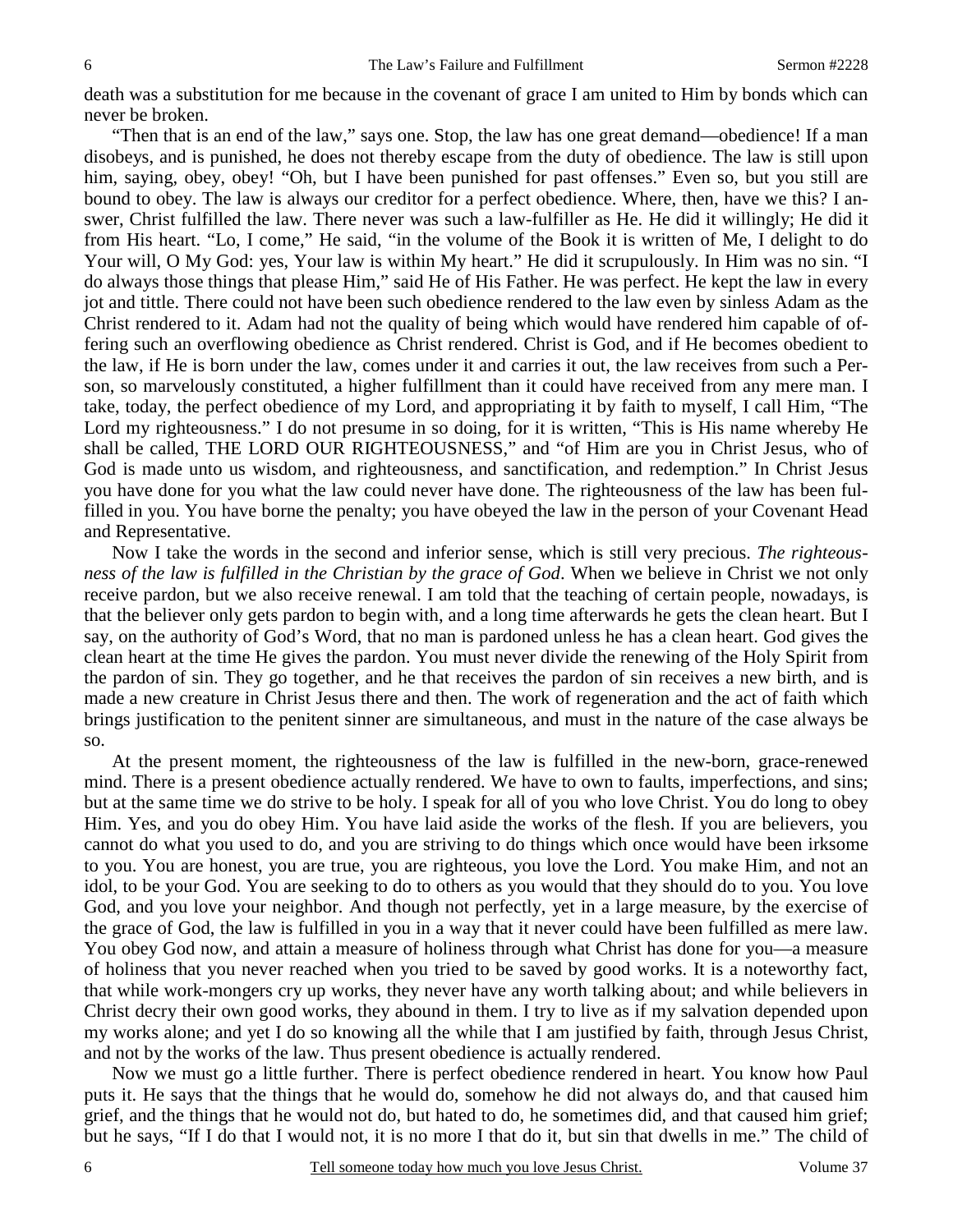God is not perfect in his life, but he wills to be so; he sighs to be so; his heart is set on it. It reminds me of Mr. Bunyan, when he says, "You see a man sent for the doctor, and riding on a horse that is rather sluggish, but see how he keeps kicking and whipping; whipping and kicking; pulling and tugging. He would go quicker if he could. So in his heart he is all the way to the doctor's when he is only half-way. He is all the way there in his mind, though, alas, his horse keeps him back." It is thus that we are hindered through the weakness of the flesh. O brethren, if we could be perfect, we would be in heaven, for I cannot imagine a higher heaven than to be perfectly like Christ! A sinner, if he could have his way, would like to have some nice little smug sins all to himself, and never be called to account for them; he would choose forever to have no God, and no law. How delicious that would be to him! And then if he let his evil heart have full sway, he would desire to have his glass, and his merriment, and his debauchery free from any restraint. His liberty would soon run into license. That would be the highest pleasure to the child of the flesh. But the child of God hates sin as sin. He loves holiness as holiness; and if he could go to heaven and sin, it would be no heaven to him; and if God could reward him for sin—though such a thing is impossible, and the very thought of such a thing is almost blasphemy—yet would he hate sin as sin, and flee from it. Even when it most condemns him, he would have the law of God no other than it is. Not even for his salvation would he have God bate one jot or tittle of His justice. He is jealous for holiness, and seeks not to be saved *in* sin, but to be saved *from* it. As far as his renewed heart is concerned he cannot sin, because he is born of God. His new nature clings and cleaves to holiness, and the new nature is perfect, made perfect in the image of Christ, and it will never rest till it has stamped out the last spark of sin in the members. Thus a perfect obedience is rendered in his heart. The child of God says, "I will walk within my house with a perfect heart. I will set no wicked thing before my eyes: I hate the work of them that turn aside; it shall not cleave to me."

 Once more, what the law could never do—for it never made a man even wish to be holy, much less made him live a holy life—Christ, by coming in the likeness of sinful flesh, has done; for there is that in every believer which will be perfect holiness before long. Absolute obedience is observed in heaven. We shall, by and by, break through all the enthrallments of the old life, and come into the land of the hereafter, where, says the Christ who has done all for them, "They shall walk with Me in white: for they are worthy." Up yonder the life that is in every palm-bearer is the life that he had here below. "He that believes on the Son has everlasting life," that is, he has it here, and in heaven it will be the same life, but it will be that same life developed; and when developed it will be absolute perfection; not perfection in name, nor perfection in measure, but perfection absolute, and fully developed. We shall be absolutely free from every disobedience, and absolutely perfect in every good work, doing God's will and delighting to do it, world without end.

 In the third place, I would have you remember that *this righteousness is fulfilled through the Lord Jesus Christ.* We fulfill the law, but not in any strength which the law gives to us, nor in any power of our own. The obedience of the law is fulfilled in us out of gratitude to Christ for what He has done for us. We flee from sin out of hatred of the things that nailed Christ to the cross, and put Him to death. What the law could not do, the dying Christ has done. His sacrifice makes us hate evil. Naming the name of Christ, we "depart from iniquity," for we realize that it was not only Roman soldiers and rabble Jews who nailed Him to the tree, but it was our sins that did it. Those little sins of ours were like thorns in His blessed brow; those ordinary commonplace sins were like nails in His hands and feet; that giant sin was like a spear to pierce His side. And yet—

> *"His love to man, so sorely tried, Proved stronger than the grave; The very spear that pierced His side Drew forth the blood to save."*

O you who have long toiled in the vain endeavor to give up your sins, come and look at the cross today! See there what your sins have done, and learn to hate them with a perfect hatred. See how sin stooped to the meanness of betrayal, and killed the Prince of life, who went among men healing and helping them, doing nothing but good. Your instinct rises against oppressors; will you not seek to throw off the chains of the sin which worked so cruel a deed that day at Calvary? Sin is your enemy. To you